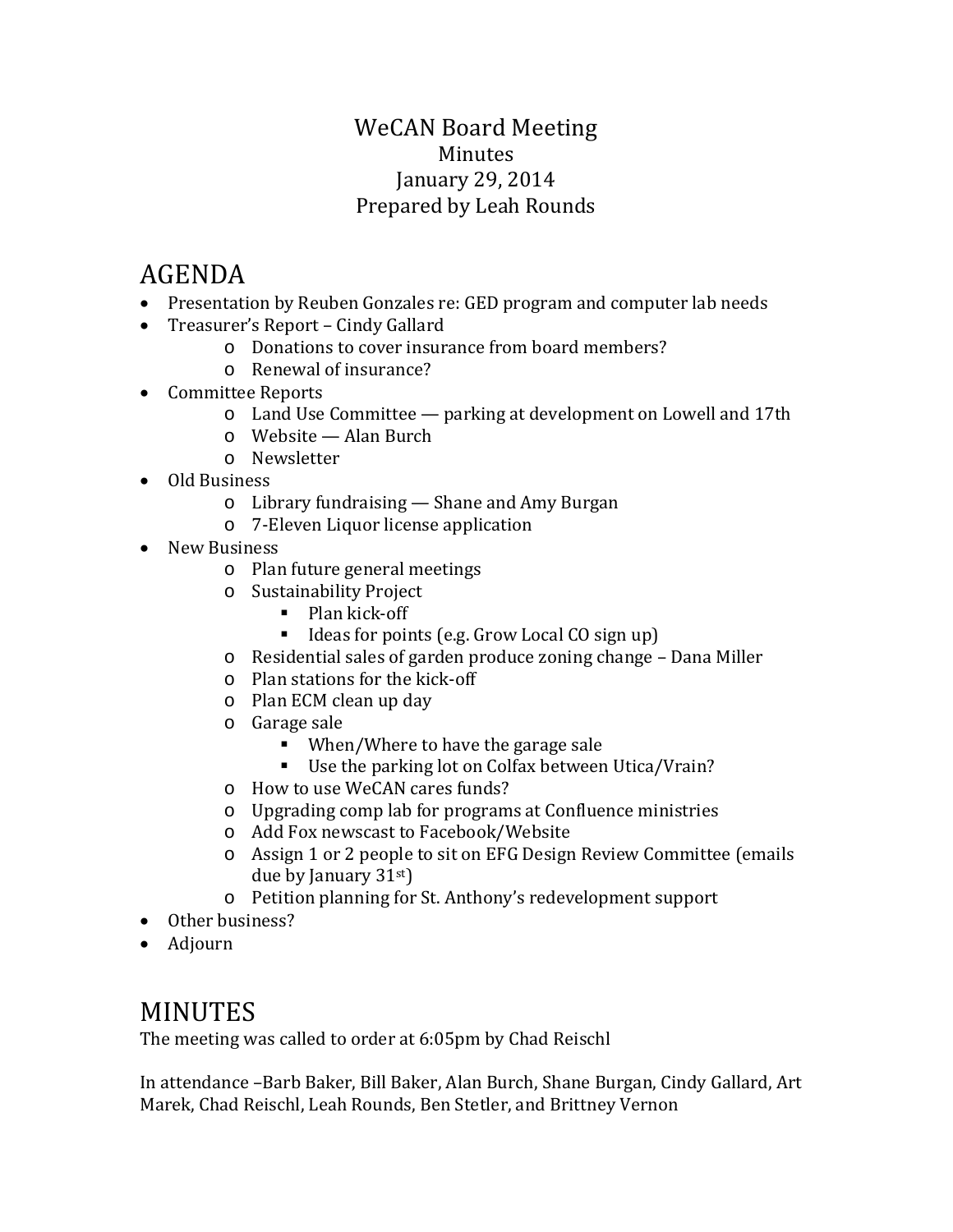Presentation by Reuben Gonzales, the Director of Operations at Confluence for 3 years

- Goal is to upgrade the computer lab at Confluence. The lab currently in place isn't being used because it is so old (running Windows 98)
- 2014 has new GED credentials being put into place that emphasizes the readiness for careers and college, and more rigorous academic standards.
- GED testing will now be solely computer-based with time requirements for finishing the test
- Confluence's GED program has been stopped until the end of March 2014 to get ready for new testing the computer set-up
- Though the new GED standards are good academically, the technology piece places a barrier to those living in the neighborhood (25% of households are below poverty line, 45% of adults have less than a 12<sup>th</sup> grade education, and 22% of residents are non-English speaking adults)
- A new computer lab is needed to continue Confluence's GED Prep Spanish adult programming and Bilingual services, which provides academic literacy resources and computer skills training
- With iPad technology, educational apps can be indentified to teach the 5 core GED classes, helping students over-come technology barriers at the same time
- New computer lab will be used for the Whiz Kid tutoring program on Tuesdays as well.
- Budget break-down: User platforms/stations (10 iPads, 5 laptops, software) \$13,900 + Networking and Tech Support (internet service, printer, TV monitor, Apple TV system) \$4,700 = total \$18,600
- Q&A
	- o How much do you need to start in March? iPads are \$500-\$550 each, older generation iPads may work (but not older PCs). Want to have technology to build on (tech life is typically 3yrs)
	- o Are the GEDs taken on iPads? No, we would use the apps to get students ready for test and become more proficient with technology, and eventually work on Windows laptops
	- o Why laptops and not desktops? It will be easier to move the learning environment around
- In 2013 Confluence's program had 80 students working on GED and ESL classes with 55 graduates. Hoping to have 70-80 students starting in March.
- This is a collaborative opportunity for the community. Confluence is looking for others to participate in building the computer lab too.
- An email blast from WeCAN can go out to promote this with a link to Confluence's site. It could be put in the newsletter and presented to the BID
- Improvements in education in our neighborhood help all aspects of the neighborhood

Treasurer's Report (Barb and Cindy)

• WeCAN's general income for 2013 totaled \$2,747 (included metal recycling, donations, interest, and t-shirt sales).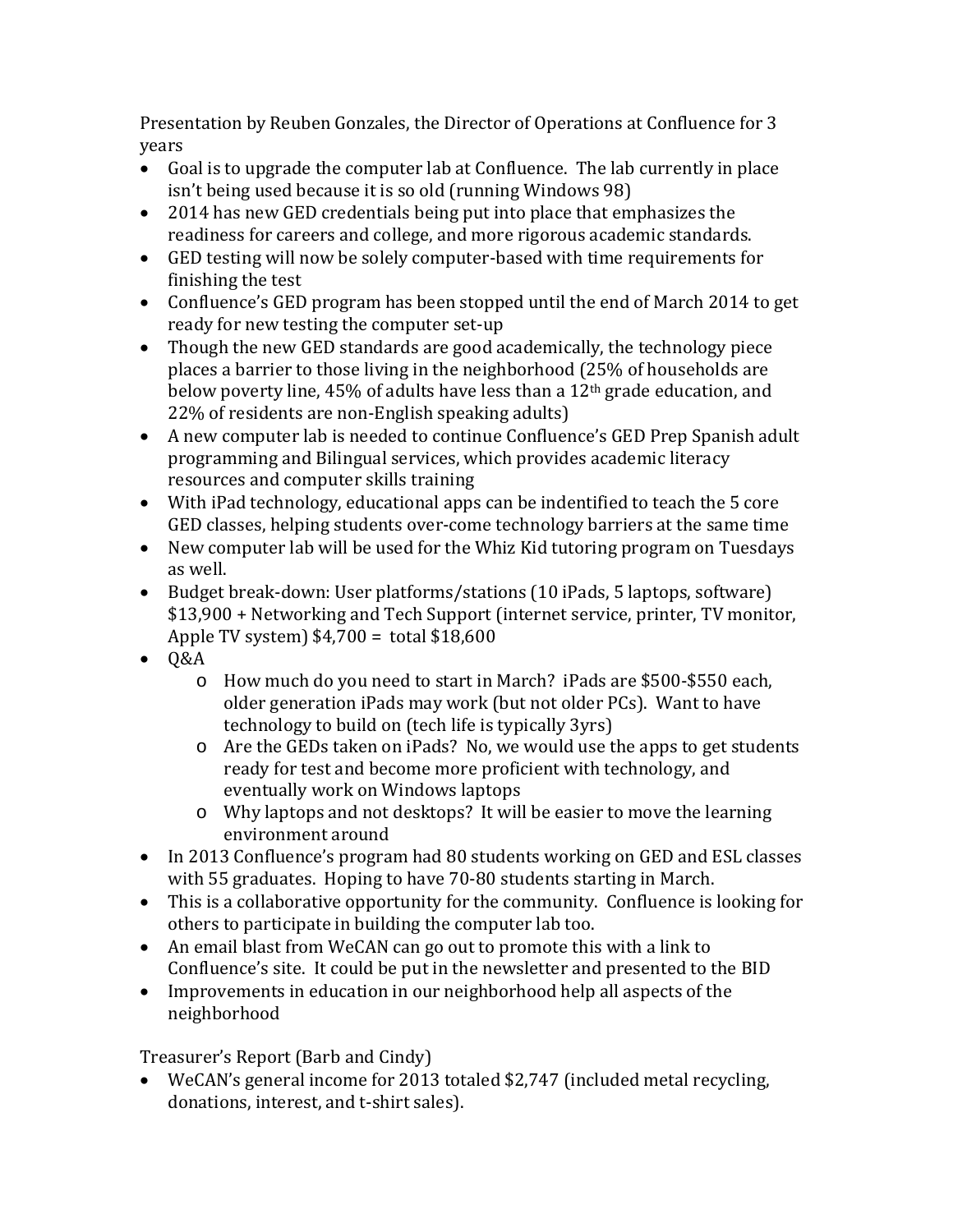- Expenses totaled \$2,805 (newsletter, insurance, bank fees, state registration, and event/fundraising expenses)
- WeCAN Cares fund is currently \$258.43 (spent \$1,594.42 from garage sales and private donation on the 2013 window install project)
- Library funds currently at \$1,852.84 (with the goal of increasing this to \$5k by September)
- Available balances in WeCAN's bank accounts checking \$9,408.70, savings \$15,115.52 (1 year CD), savings \$5,017.48 (can take money out every 6 months without penalty)
- History of funds 15years ago there was a neighborhood group, and when WeCAN became a RNO there was no longer any need for this group, so they gave WeCAN its funds, around \$28k
- 2014 Budget Planning
	- o Newsletters \$1,800
	- o Insurance \$950 (Board of Directors Insurance due in April)
	- o Bank fees \$60
	- o State registration \$10
	- o Event/Fundraising expenses (about \$200 spent last year, adding the sustainability project this year, so may want to add to this)
	- o T-shirts and or other marketing (funds from past t-shirt sales are currently in general funds), may want to redo the t-shirts this year
	- o Donation to Confluence Ministries none given last year, should put a structure in place to give them a donation. This year there is the immediate need for the computer lab
	- o Donation to community garden none yet, Matt from DUG put together some information on their needs
- Do we want to ask board members for a donation to cover insurance costs? Don't necessarily need to, it may discourage participation in the board. Have an informal agreement for a suggested donation from board members

### Committee Reports

- Land Use
	- $\circ$  A man is asking for a parking variance at 17<sup>th</sup> and Lowell, it is very minimal and no need for WeCAN comment
	- o Cell tower at Colfax and Lowell has been shut down for now; a lot of comments came in from the neighborhood on this
- Website being reworked and is being actively worked on; hope to launch next month
- Newsletters
	- o Have 2 sponsors this month and 1 more emailed in to start
	- o Cindy will take checks for sponsorships; possibly look into online payments in the future

### Old Business

• Library Update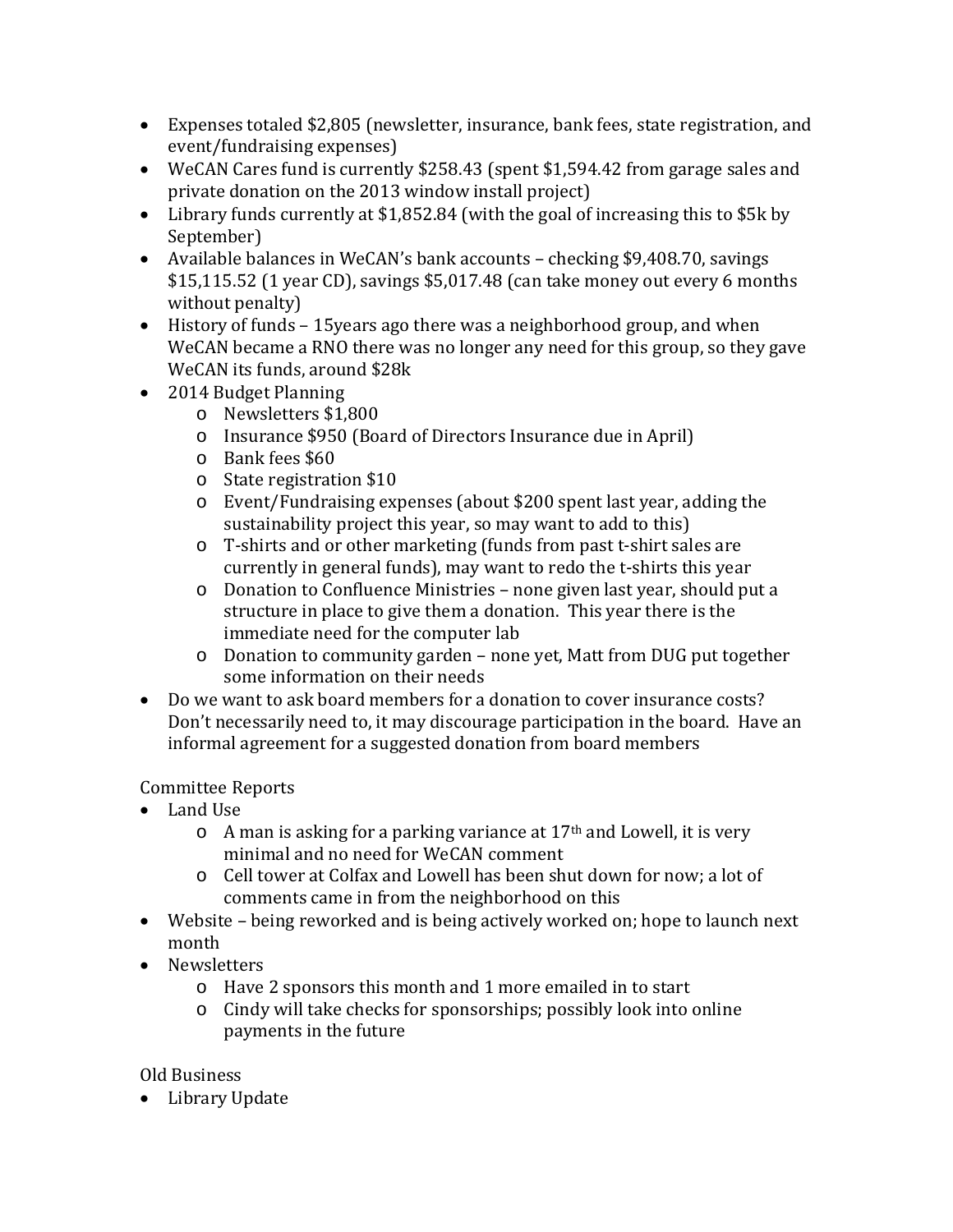- o It costs \$30/month for an ad in the newsletter, on the front page of the website for one month, and on the sponsorship webpage the remainder of the year. These ads are one piece of the library fundraising
- o Alan has offered a \$400 donation; could possibly use this as a matching opportunity at the pool party
- o Pumpkin patch this fall grow pumpkins to donate
- 7-11 liquor license 3.2 beer, WeCAN has decided to take no position on this

New Business

- Planning for future general meetings
	- o February Sustainability kick-off
	- o March Dana Miller from Slow Foods Colorado to speak about amendments being proposed that deal with zoning and garden produce, Matt from the Community Garden, and Sprout City Farms on the CSA going in on ¾ acre at Mountair Park
	- o April EFG
	- o May DPL update, promote the June pool party fundraiser
- May  $17<sup>th</sup>$  is an ECM clean-up day, this will tie in with the sustainability project
- Garage Sale
	- o Sale raised about \$1k last year and went into the WeCAN Cares fund.
	- o This year the proceeds could go to the Confluence computer lab and possibly do another smaller project for a neighbor like in past years
	- o June sale
	- o Location is still needed. Barb will talk to BID again about using their parking lot

Budget Discussion/Decisions

- Confluence would like funds now (or by March) to set up computer lab. A \$2k donation from WeCAN proposed, the motion was seconded; all voted in favor of giving Confluence the money now from the general fund. Extra funds from the garage sale in June could be given to Confluence for the lab at that time. There is the possibility of getting older technology donated, or buy rebuilt, factory recon, or 2<sup>nd</sup> and 3<sup>rd</sup> generation iPads. Brittney volunteered to help Eric (Confluence's tech guy) with the budget
- Community Garden funds there is an immediate need for the general upkeep for the upcoming season. Possibility of using ad money to go towards this after the library fundraiser. A \$200 donation from WeCAN proposed, the motion was seconded; all voted in favor. Could also ask for donations at the Feb and March general meetings
- Event/Fundraising There will be additional sustainability projects this year, along with the past clean up days, etc. A \$500 budget proposed, the motion was seconded; all voted in favor
- The 2014 budget will be filled in and be approved at a later date

New Business continued